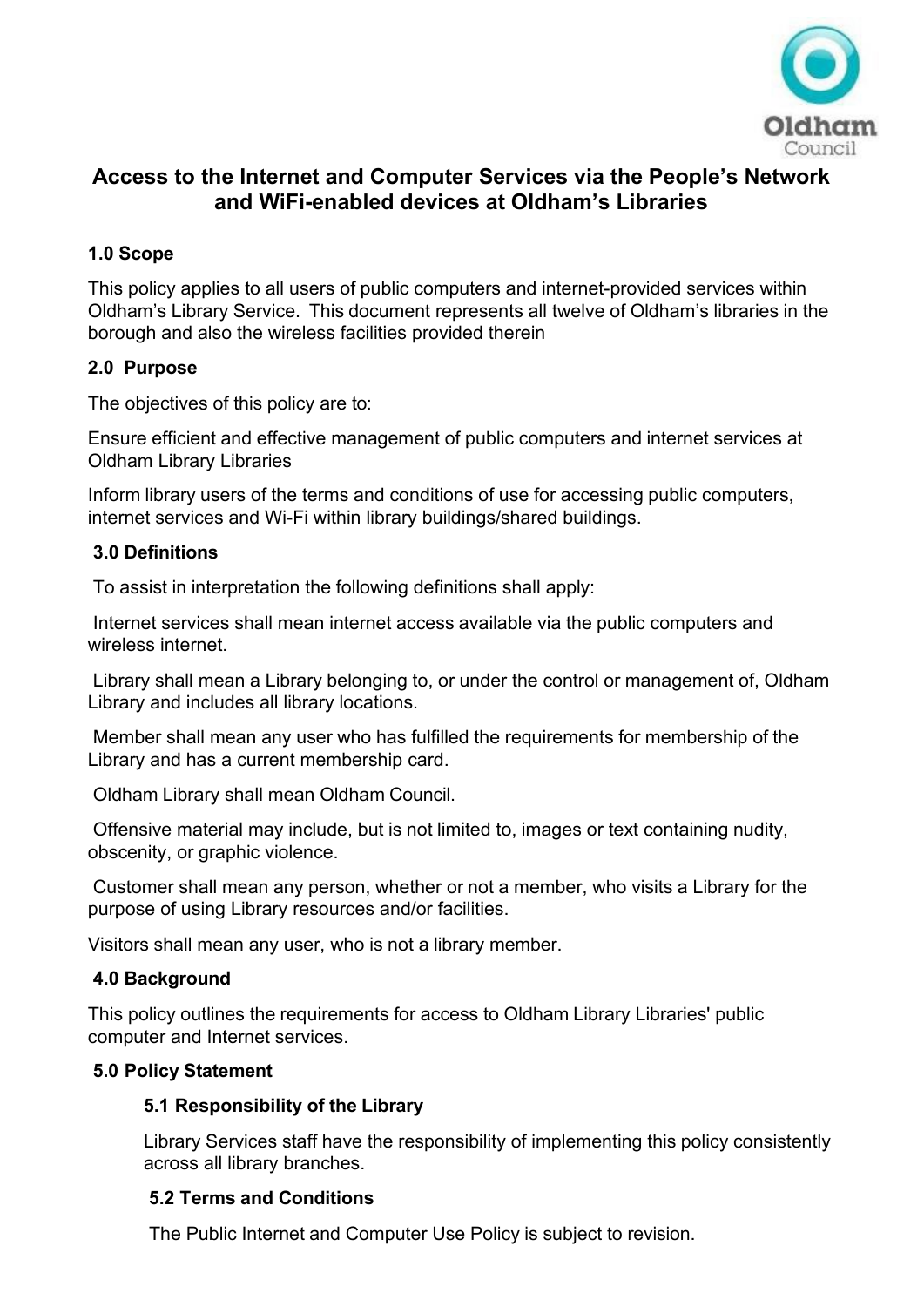Customers who do not agree to these terms and conditions will not be permitted to use the computers in the libraries or wireless facilities provided therein.

Customers are required to accept the terms and conditions when logging in to a public computer and internet services.

# **5.3 General Booking Conditions**

Users must be current members of Oldham Library and have their card or stored card details when using the computers and/or wifi facilites.

Library membership is not transferable. Only the registered library member can access Oldham Library public computers and internet services. Access cannot be granted by one library member to another.

Public computer bookings are free for library members and sessions may be extended dependent on demand. Multiple sessions are allowed during a one-day period but members may need to ask a library member of staff to be able to log on and this also is dependent on demand.

Oldham Library does not allow 'Guest' account access. Anybody using the computers and/or Wi-Fi provided will be required to join the library service as a member.

When accessing audio, headphones must be used for private listening.

Users agree to comply with all copyright laws and any applicable legislation.

Library staff will provide assistance to users where able, regarding applications, but this can only be offered depending on demand.

As a user of the people's network, you are allowed to bring your own USB-memory devices, though they must be free of viruses. The library takes no responsibility for the loss of data or corruption of files on storage devices.

All People's Network computers have 'Deep Freeze' locally installed. This means that at the end of each computer session, the computer is rebooted and any information saved, as part of that session, will be removed and rendered irretrievable.

# **5.4 Bookings via Self- Serve Computer Booking Systems**

Computers are accessible within the library using the individual user's library card number and PIN number.

Advance bookings are made using the web -based PC Booking module on the library page or in-house with the user's library card number and 4-digit PIN.

Bookings made via the Computer Booking System will be held for 10 minutes after the start time. The time is defined by the computer clock. The booking will lapse if the session is not logged on within these 10 minutes.

Public computers are available to be booked until 5 minutes before library closing time when computers will automatically shut down.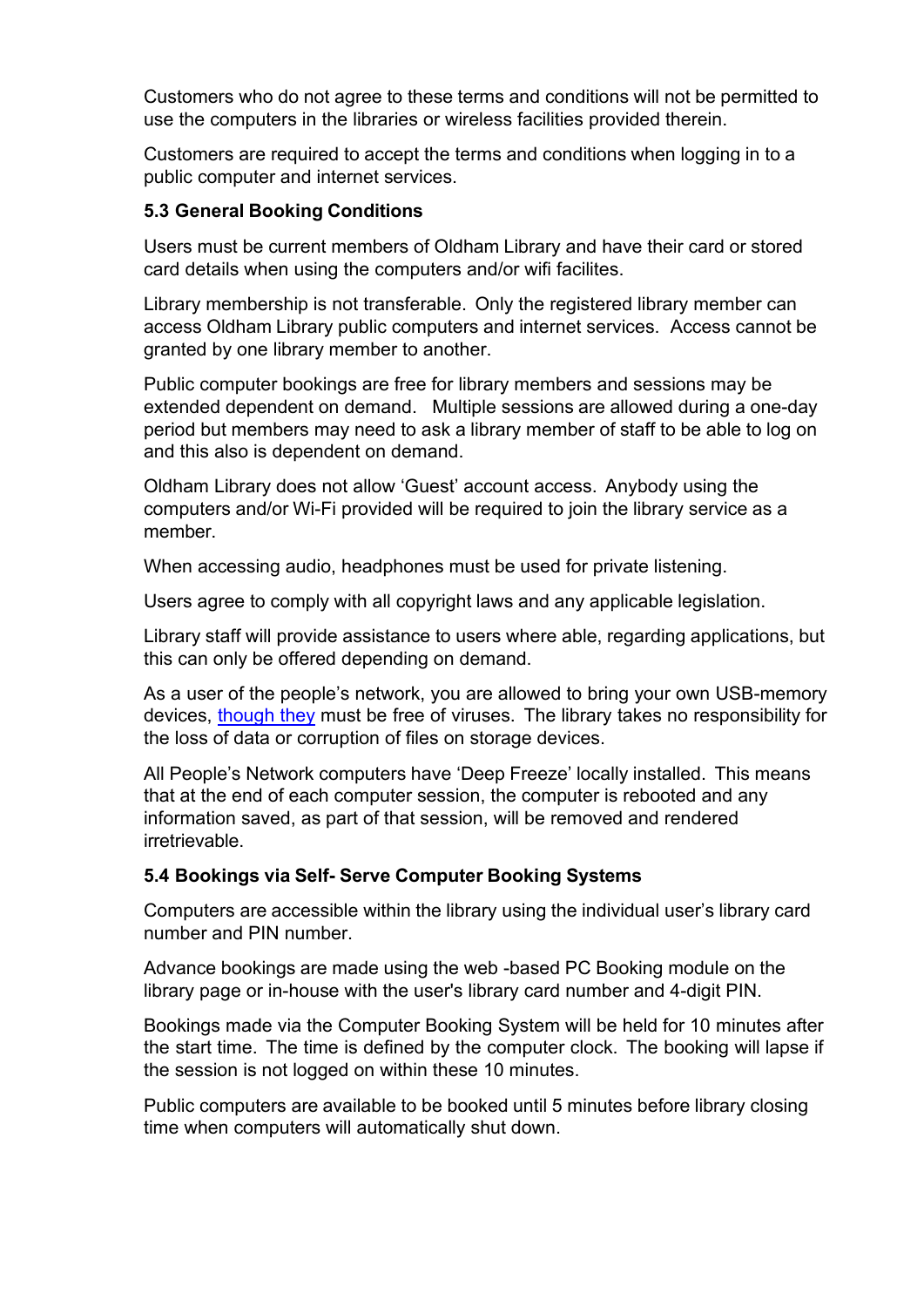Charges apply for printing. The user's library card and 4-digit PIN; or a Guest Code for non-members is required for self-serve printing at specific branches. Direct payment to library staff applies at all other branches.

Print jobs can be sent to library printers from personal computers via ICAM

Print jobs expire in 24 hours and automatically delete

Warnings are provided at 10 minutes and 1 minute prior to the booking expiry.

#### **5.5 Users of Wireless Services**

Oldham Library provides users access to free Wi-Fi at all branches during opening hours.

Ensure equitable access to all users, download limits apply and access to specific sites may be restricted. This includes, but is not limited to, content streaming sites.

Wireless users can access power in designated library areas.

#### **5.6 Display of Offensive Material or Images and Other Legal Conditions**

Displaying or printing offensive material is not permitted. Customers must not send, receive or display offensive text or graphics: − Inappropriate use will be referred to Principal Library Officer, Oldham Library Services who may see fit to share said information to partner agencies such as, but not exclusively limited to, Social Services, Oldham Council's Safeguarding Service or the Police. Records of PC bookings are maintained for a 24-month period.

Library users must respect the privacy of all users and not deliberately access any other user's information, including printed documents.

Public computers must not be used for unlawful purposes. Users using a computer for unlawful purposes will be reported to the relevant authorities and asked to leave the library.

Oldham Library uses Smoothwall to filter internet access. Web filtering programs screen incoming web pages to determine if the page should be displayed to the user. Filtering has limitations; therefore users must ensure material accessed does not breach this policy but if anything they deem unacceptable is accessible then they must inform a library employee.

# **5.7 Parental Responsibility**

All young people aged 12 years and under must be supervised by a parent or guardian when using public computers and internet services;

Parents and guardians are encouraged to work with their children and help select resources consistent with their family's boundaries and values accessible via the internet;

Parents and guardians have the option of requesting their child's computer access be disabled

#### **5.8 Penalties for Breach of Policies**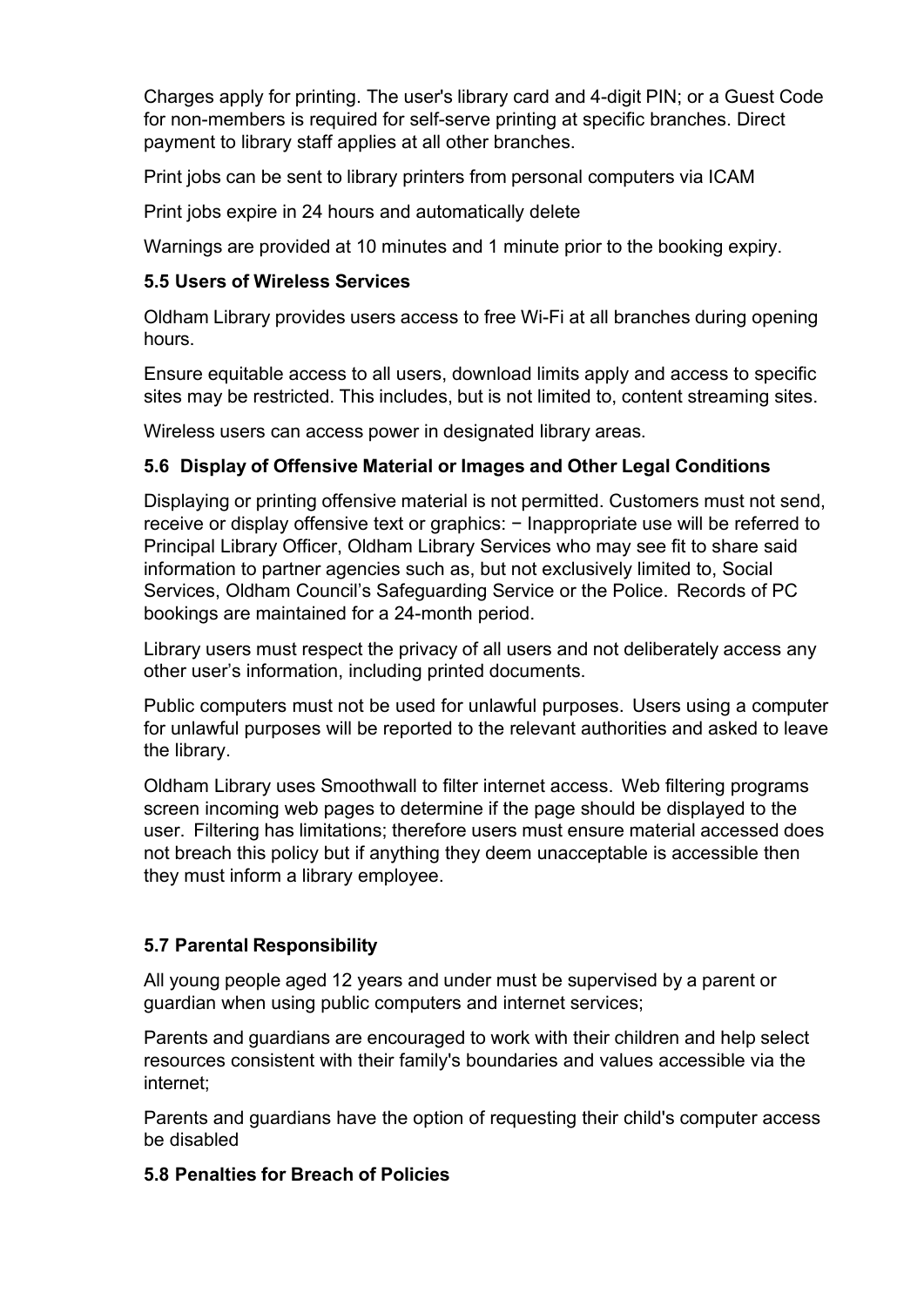If you breach any of the guidelines set out in this document Oldham Library reserves the right to revoke access for as long as is necessary, dependent on the severity of the transgression.

If you are subject to a banning order then you will be banned from using Wi-Fi and computers at all of Oldham's libraries. If banned, you will receive a letter outlining why you have been banned and when your ban will expire.

Oldham Library reserves the right to change the policies relating to the use of Oldham Library's public computers and internet services at any time without notice.

Oldham Library monitors activity on its computer equipment for statistical purposes. This does not include the collection and storage of personal information.

# **5.9 Technical and General Conditions**

Oldham Library is not responsible for any loss or damage occurring from the use of public computers, including accuracy or content of web sites, technical difficulties, service interruptions and/or the transmission of computer viruses.

Altering, destroying or damaging equipment, software or data belonging to the library or tampering with local or remote computer files is not permitted.

Users must not attempt to make changes to the setup or configuration of the computers, including loading software applications and games.

Oldham Library runs anti-virus software. If a virus is identified, then the software will attempt to clean the infected files. The library accepts no responsibility for any damage or corruption to computer files or portable storage devices caused as a result of downloaded viruses or other software.

#### **5.10 Disclaimer**

Oldham Library does not guarantee the authority or accuracy of any information found on the Internet. Library users are responsible for verifying the accuracy of material.

Oldham Library does not guarantee availability of the internet or any sites at any time. The library is not liable for technical difficulties, loss of data resulting from delays, non-delivery or service disruptions.

Oldham Library cannot guarantee privacy during or after use of the computers. Public computers are on a public network, therefore guarantees cannot be made concerning the privacy or security of information accessed.

Users must end each session to help protect user privacy and make sure that they log out of all personally accessed accounts such as email or social media platforms. Following this procedure will help minimise the possibility of any personal user accounts being compromised or any data held within them.

Oldham Library is not liable for the defamatory, offensive or illegal conduct of any user of the computer facilities.

Security measures on the network may prevent some attachments downloading.

Firewalls may prevent access to certain websites. If you disagree with the blocking of any of websites that you wish to access then please speak to a library colleague